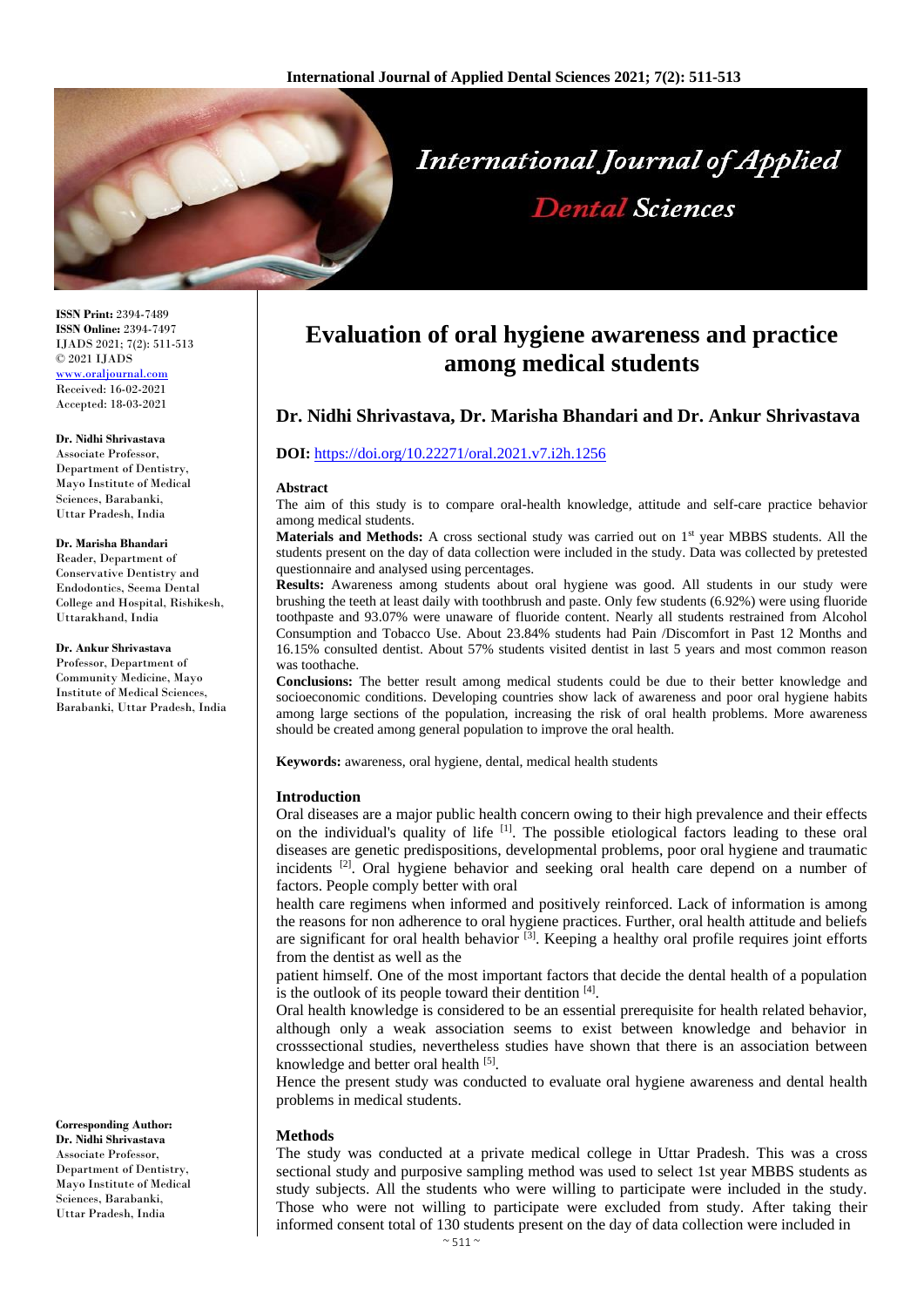the study. Data was collected by pretested questionnaire and analysed using percentages.

## **Results**

**Table 1:** Awareness about oral hygiene

|                                | <b>Response</b>          | <b>Number</b> | Percentage |
|--------------------------------|--------------------------|---------------|------------|
| State of your teeth            | Very Good                | 24            |            |
|                                | Good                     | 81            | 62.30      |
|                                | Average                  | 20            | 15.38      |
|                                | Poor                     | 5             | 3.84       |
| Brushing of teeth              | 108<br>Once a day        |               | 83         |
|                                | Twice a day              | 19            | 14.61      |
|                                | More than<br>twice a day | 3             | 2.3        |
| How do you brush<br>your teeth | Toothbrush               | 130           | 100        |
|                                | Wooden stick             |               |            |
|                                | Chewstick                |               |            |
|                                | Charcoal                 |               |            |
| Use of toothpaste              | Yes                      | 130           | 100        |
|                                | No                       |               |            |
| Use of fluoride<br>toothpaste  | Yes                      | 9             | 6.92       |
|                                | No                       |               |            |
|                                | Don't know               | 121           | 93.07      |
| Tobacco use                    | Yes                      | 3             | 2.30       |
|                                | No                       | 127           | 97.69      |
| Alcohol<br>consumption         | Yes                      |               |            |
|                                | No                       | 130           | 100        |

| <b>Table 2:</b> Dental Health Problems |  |
|----------------------------------------|--|
|----------------------------------------|--|

|                                           | <b>Response</b>    |     | <b>NumberPercentage</b> |
|-------------------------------------------|--------------------|-----|-------------------------|
| Last visit to dentist                     | $0-12$ months      | 21  | 16.15                   |
|                                           | $>1$ year          | 24  | 18.46                   |
|                                           | $>2$ years         | 6   | 4.61                    |
|                                           | $>5$ years         | 23  | 17.69                   |
|                                           | Never              | 56  | 43.07                   |
| Reason for last dentist visit             | Pain               | 40  | 30.76                   |
|                                           | Treatment          | 36  | 27.69                   |
|                                           | Routine<br>checkup | 15  | 11.53                   |
|                                           | Don't<br>remember  | 6   | 4.61                    |
| Pain in past 12 months                    | Yes                | 31  | 23.84                   |
|                                           | No                 | 93  | 71.53                   |
|                                           | Don't know         | 6   | 4.61                    |
| Problem of teeth during last<br>12 months | Very often         | 6   | 4.61                    |
|                                           | Sometimes          | 15  | 11.53                   |
|                                           | No problem         | 109 | 83.84                   |

# **Discussion**

Oral hygiene is linked to general awareness regarding healthy habits. All students in our study were brushing teeth at least daily with toothbrush and paste. Similar results were observed in study by Sugumari on dental students. More number of Dental students was brushing teeth twice daily compared to our students. This difference may be due their profession [6,7]. These results were in contrast to study by Punitha *et al.* among rural children where less use of tooth brush (51%) and tooth paste (45%) was observed mainly due to the lower awareness and economic condition [8] .

The frequency of brushing is linked to oral hygiene. Many studies have shown that less frequent tooth brushing was associated with high probability of having poor oral hygiene

## [9] .

Fluoride is necessary for mineralization of teeth. Many Studies have shown that fluorides prevent and arrest dental caries <sup>[10]</sup>. In our study very few (6.92%) students used fluoridated tooth paste and many were unaware of fluoride content of toothpaste whereas Lavanya *et al.* reported 44.58% of the dental students and staff, regularly used a fluoridated tooth paste for brushing [6].

Smoking is a life style disease and many young people are addicted to smoking. In our study fortunately 97.69% students did not use tobacco. Similar results were observed by Lavanya *et al.* where 93.6% of the dental students and staff, were found to be non-smokers [6]. According to a study conducted by Gopinath *et al.* 18.1% of dental professionals had used tobacco at some point or the other <sup>[11]</sup>. In contrast study conducted by Arthie *et al.* showed 24% of dental patients were smokers. Many studies have revealed that smoking has a negative effect on periodontal health [12, 13].

Oral health is always a last priority unless it troubles the patient in the form of pain, caries or gum problems etc. People visit dentist only when there is a problem. In our study toothache was the most common reason for visit to dentist. A study conducted in Norway among adults by Sarah *et al.* showed that only 28% visited a dentist when in pain or lost a filling and 51% visited a dentist regularly [14]. Another study in Southern Poland among adults by Wojciech *et al.* observed only 8% visited a dentist for regular check-up and 53% visited a dentist only in case of a tooth ache [15].

## **Conclusion**

The large variation in results could be because of difference in dental awareness among different societies around the world. The better result among medical students could be due to their better knowledge and socioeconomic conditions. Developing countries show lack of awareness and poor oral hygiene habits among large sections of the population, increasing the risk of oral health problems. Thus, more awareness should be created among general population to improve the oral health.

# **References**

- 1. Butt AM, Ahmed B, Parveen N, Yazdanie N. Oral Health related quality of life in complete dentures. Pak Oral Dent J 2009;29:397-402. [Google Scholar]
- 2. Tash RH, O'Shea MM, Cohen K. Testing a Preventive Symptomatic Theory of dental health behavior. Am J Public Health Nations Health 1969;59:514-21. [PMC free article] [PubMed] [Google Scholar]
- 3. Chander Shekar BR, Reddy C, Manjunath BC, Suma S. Dental health awareness, attitude, oral healthrelated habits, and behaviors in relation to socioeconomic factors among the municipal employees of Mysore city. Ann Trop Med Public Health 2011;4:99-106. [Google Scholar]
- 4. Dagli RJ, Tadakamadla S, Dhanni C, Duraiswamy P, Kulkarni S. Selfreported dental health attitude and behavior of dental students in India. J Oral Sci 2008;50:267-72. [PubMed] [Google Scholar]
- 5. Bhat PK, Kumar A, Aruna CN. Preventive oral health knowledge, practice and behavior of patients attending dental institution in Banglore, India. J Int Oral Health 2010;2:1-6. [Google Scholar]
- 6. Reddy L, Saimadhavi N, Sudhakara Reddy R, Ramesh T, Padma Reddy, Saikiran Ch. Oral hygiene practices and habits among dental students and staff in a dental college India. Cumhuriyet Dent J 2014;17(1):7-13